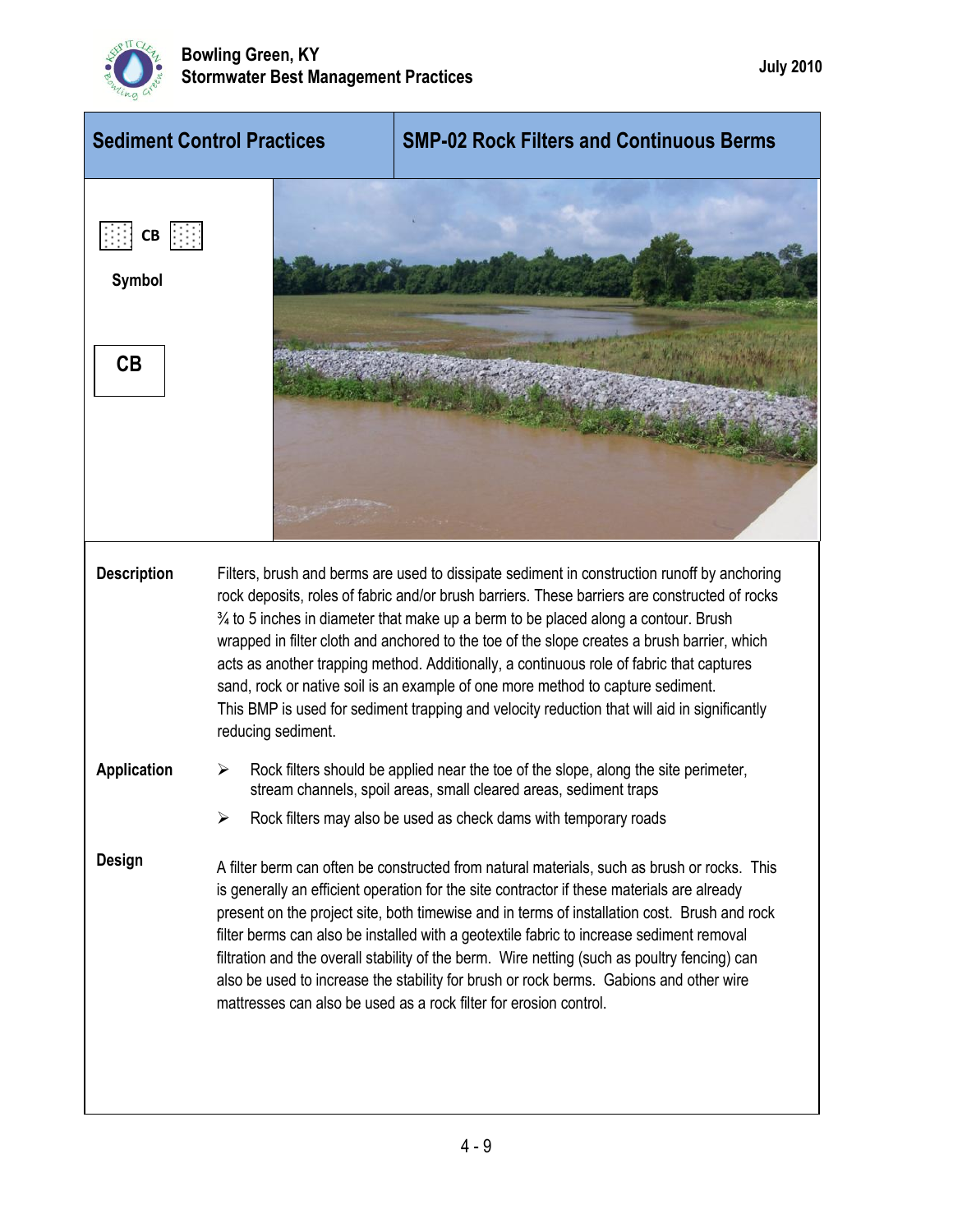**Design (cont'd)** Both types of filter berms are placed along a level contour. Common applications are along the edge of a gravel roadway or 5 to 7 feet beyond the toe of a slope, where overland sheet flow can be detained and ponded. They should not be used in ditches, channels, or streams unless they can withstand predicted flows. Brush or rock filter berms slow the velocity of overland runoff, allowing sediment to settle out or become trapped in the filter. In this manner, the brush and rock filter berms are very similar in function to SMP-01, Check Dams, except that filter berms handle overland sheet flow and check dams handle stormwater runoff channels.

> Brush and rock filter berms both contain materials (dirt, leaves, dust, silt) which could potentially cause more pollution than they might remove. These measures should be constructed and managed carefully in order to become effective BMPs. A silt fence or straw bale barrier may be needed as a secondary measure to control dirt and leaves.

- $\triangleright$  Place filter on downhill edge of bare soil areas.
- $\triangleright$  Make sure the filter catches all the muddy runoff.
- $\triangleright$  Turn the ends of the barrier uphill to prevent bypasses
- $\triangleright$  The goal is to pond runoff, to filter and settle it out
- $\triangleright$  Install multiple sediment filters on long slopes
- $\triangleright$  Spacing on long slopes is every 50 to 100 feet
- **Brush Filter (F-B)**

A brush filter berm is composed of brush, small tree limbs, rootmat, grass and leaves, or other material which is commonly generated as waste during the clearing and grubbing stage. The brush filter berm is constructed by piling these materials into a continuous and compacted mound along a level contour which is downhill from a disturbed area. Large logs or tree stumps should generally be avoided as part of the brush filter berm; they cause large voids or gaps in the berm and so defeat the purpose of detaining stormwater. However, large logs by themselves can be used to slow stormwater runoff in wooded areas, along paths and trails, or at the bottom of slopes.

A brush filter berm height of approximately 2-5 feet is recommended to slow or detain stormwater. The minimum height of 2 feet may be used for short slopes less than 100 feet long. A corresponding width is generally 4 to 10 feet, with a shape that can either be triangular or somewhat rounded. Standard dozers or other grading equipment are used to compact and shape the brush filter berm to be more dense. Use rope or sturdy string to shape the brush filter berm and to hold it together.